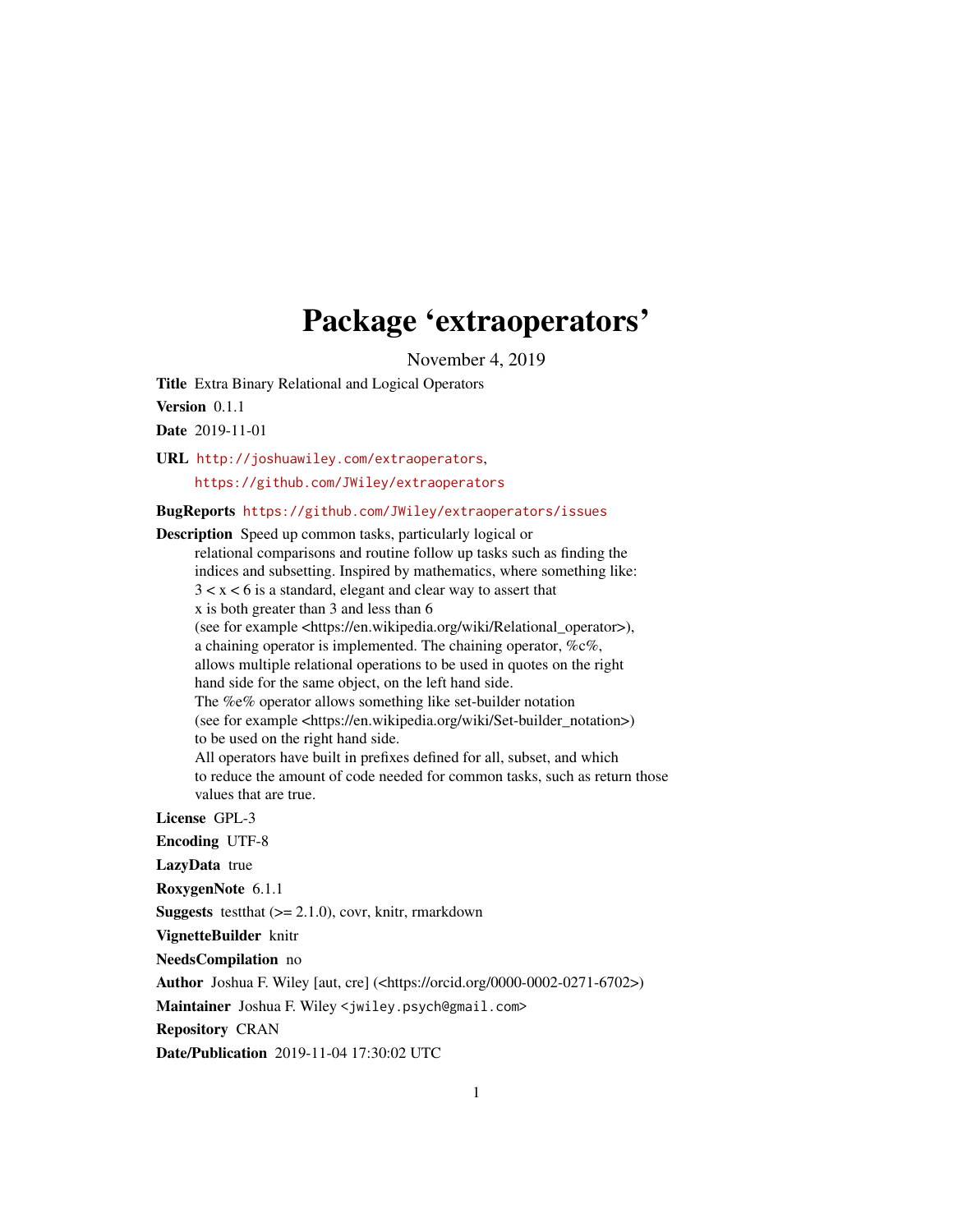# <span id="page-1-0"></span>R topics documented:

| Index | 13 |  |
|-------|----|--|

| logical all | Several ways to evaluate whether all values meet logical conditions |
|-------------|---------------------------------------------------------------------|
|             | including logical range comparison helpers                          |

# Description

Several ways to evaluate whether all values meet logical conditions including logical range comparison helpers

# Usage

- e1 %agele% e2
- e1 %agel% e2
- e1 %agle% e2
- e1 %agl% e2
- e1 %age% e2
- e1 %ag% e2
- e1 %ale% e2
- e1 %al% e2
- e1 %ain% e2
- e1 %a!in% e2
- e1 %anin% e2
- e1 %a==% e2
- e1 %a!=% e2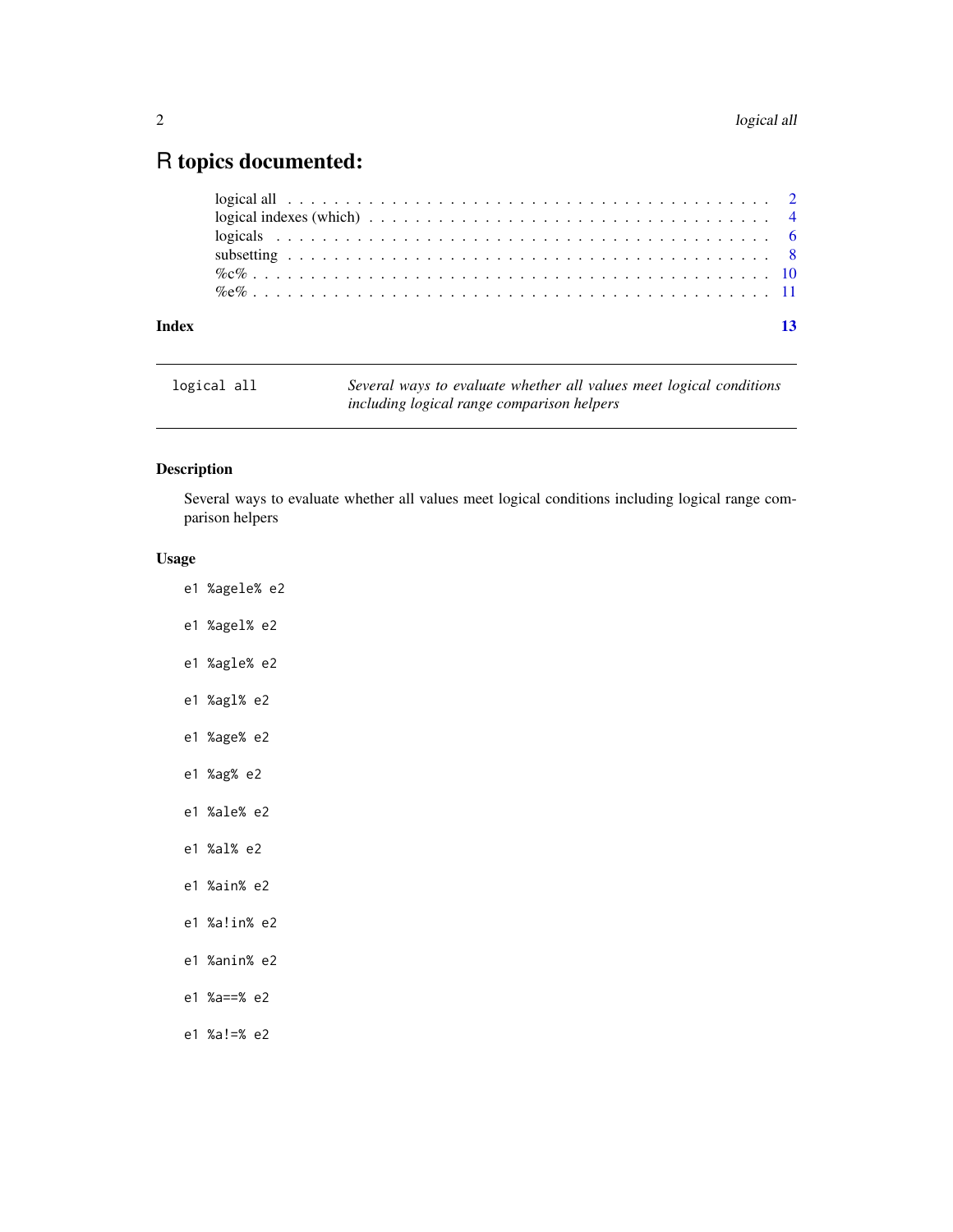# logical all  $\overline{3}$

e1 %ac% e2

e1 %ae% e2

# Arguments

| e1 | A number of vector to be evaluated                                               |
|----|----------------------------------------------------------------------------------|
| e2 | A vector of one or two numbers used to denote the limits for logical comparison. |

# Value

A logical value whether all e1 meet the logical conditions.

```
1:5 %agele% c(2, 4)
1:5 %agele% c(4, 2) # order does not matter uses min / max
1:5 %agel% c(2, 4)
1:5 %agel% c(4, 2) # order does not matter uses min / max
1:5 %agle% c(2, 4)
1:5 %agle% c(4, 2) # order does not matter uses min / max
1:5 %agl% c(2, 4)
1:5 %agl% c(4, 2) # order does not matter uses min / max
1:5 %age% 2
1:5 %age% 4
1:5 %ag% 2
1:5 %ag% 4
1:5 %ale% 2
1:5 %ale% 4
1:5 %al% 2
1:5 %al% 4
1:5 %ain% c(2, 99)
c("jack", "jill", "john", "jane") %ain% c("jill", "jane", "bill")
1:5 %a!in% c(2, 99)
c("jack", "jill", "john", "jane") %a!in% c("jill", "jane", "bill")
1:5 %a==% 1:5
1:5 %a==% 5:1
1:5 %a!=% 1:5
1:5 %a!=% 5:1
1:5 %a!=% c(5, 4, 1, 3, 2)
```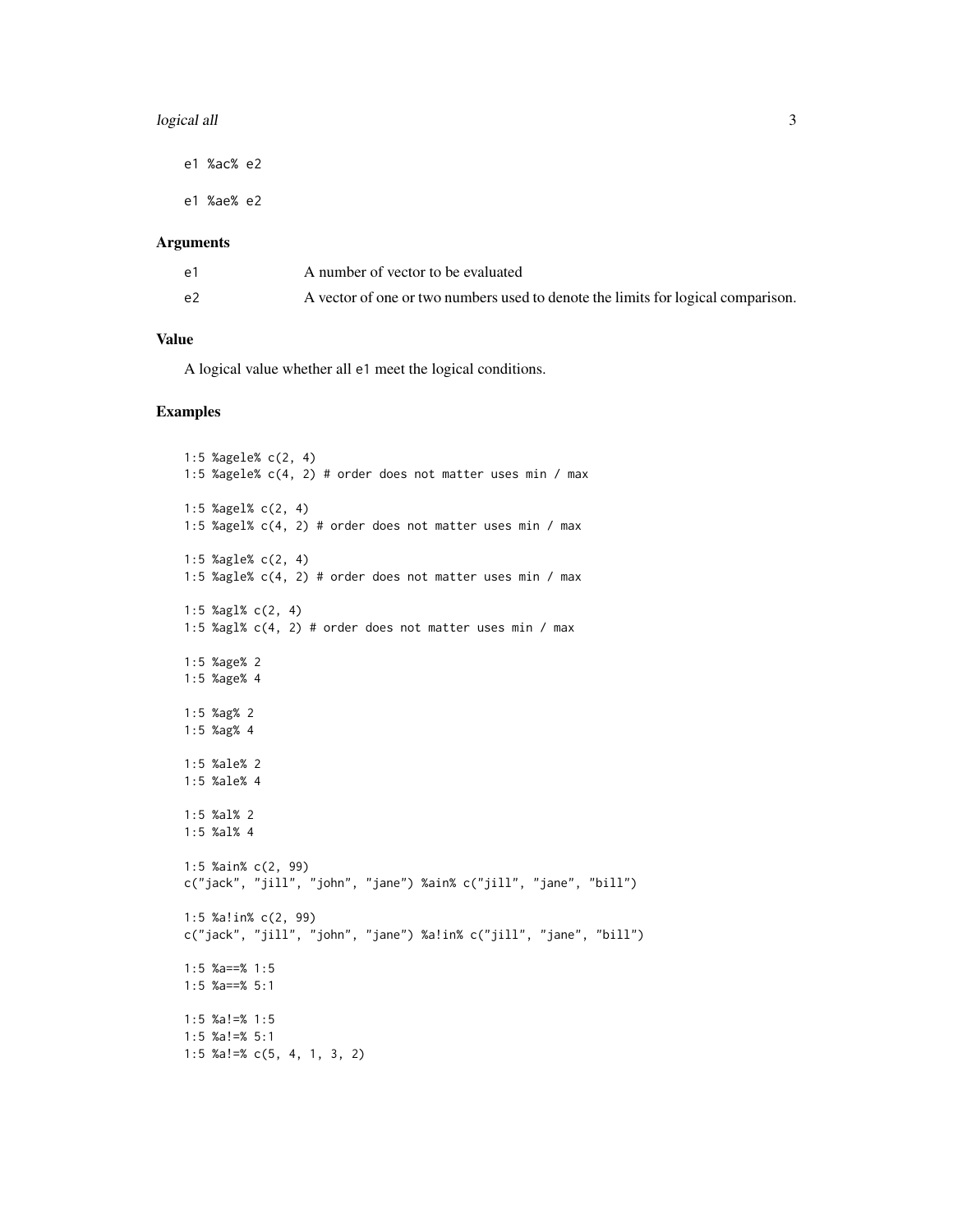```
## define a variable
sample_data <- c(1, 3, 9, 5, NA, -9)
## suppose that we expect that values should fall in [1, 10]
## unless they are special character, -9 used for unknown / refused
sample_data %ac% "( >= 1 & <= 10 ) | == -9"
## we might expect some missing values and be OK as long as
## above conditions are met or values are missing
sample_data %ac% "( >= 1 & <= 10 ) | == -9 | is.na"
## equally we might be expecting NO missing values
## and want missing values to come up as FALSE
sample_data %ac% "(( >= 1 & <= 10 ) | == -9) & !is.na"
## clean up
rm(sample_data)
## define a variable
sample_data <- c(1, 3, 9, 5, -9)
sample_data %ae% "(-8, 1] | [2, 9)"
sample_data %ae% "(-Inf, Inf)"
```

```
## clean up
rm(sample_data)
```
logical indexes (which)

*Several ways to return an index based on logical range comparison helpers*

# Description

Several ways to return an index based on logical range comparison helpers

# Usage

- e1 %?gele% e2
- e1 %?gel% e2
- e1 %?gle% e2
- e1 %?gl% e2
- e1 %?ge% e2
- e1 %?g% e2

<span id="page-3-0"></span>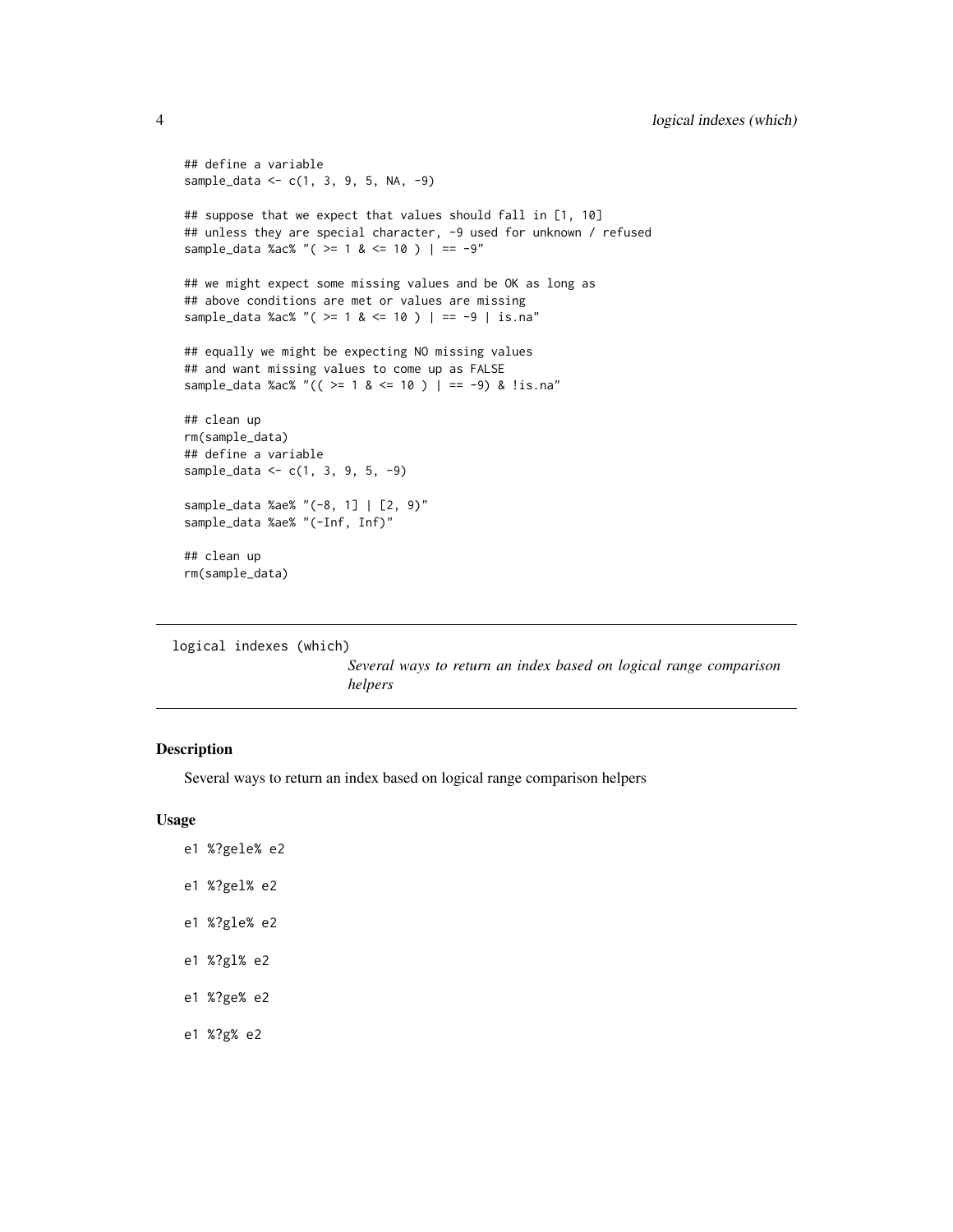- e1 %?le% e2
- e1 %?l% e2
- e1 %?in% e2
- e1 %?!in% e2
- e1 %?nin% e2
- e1 %?==% e2
- e1 %?!=% e2
- e1 %?c% e2
- e1 %?e% e2

# Arguments

| e1 | A number of vector to be evaluated and for which the indices will be returned    |
|----|----------------------------------------------------------------------------------|
| e2 | A vector of one or two numbers used to denote the limits for logical comparison. |

# Value

A vector of the indices identifying which values of e1 meet the logical conditions.

```
1:5 %?gele% c(2, 4)
1:5 %?gele% c(4, 2) # order does not matter uses min / max
1:5 %?gel% c(2, 4)
1:5 %?gel% c(4, 2) # order does not matter uses min / max
1:5 %?gle% c(2, 4)
1:5 %?gle% c(4, 2) # order does not matter uses min / max
1:5 %?gl% c(2, 4)
1:5 %?gl% c(4, 2) # order does not matter uses min / max
1:5 %?ge% 2
1:5 %?ge% 4
1:5 %?g% 2
1:5 %?g% 4
1:5 %?le% 2
1:5 %?le% 4
```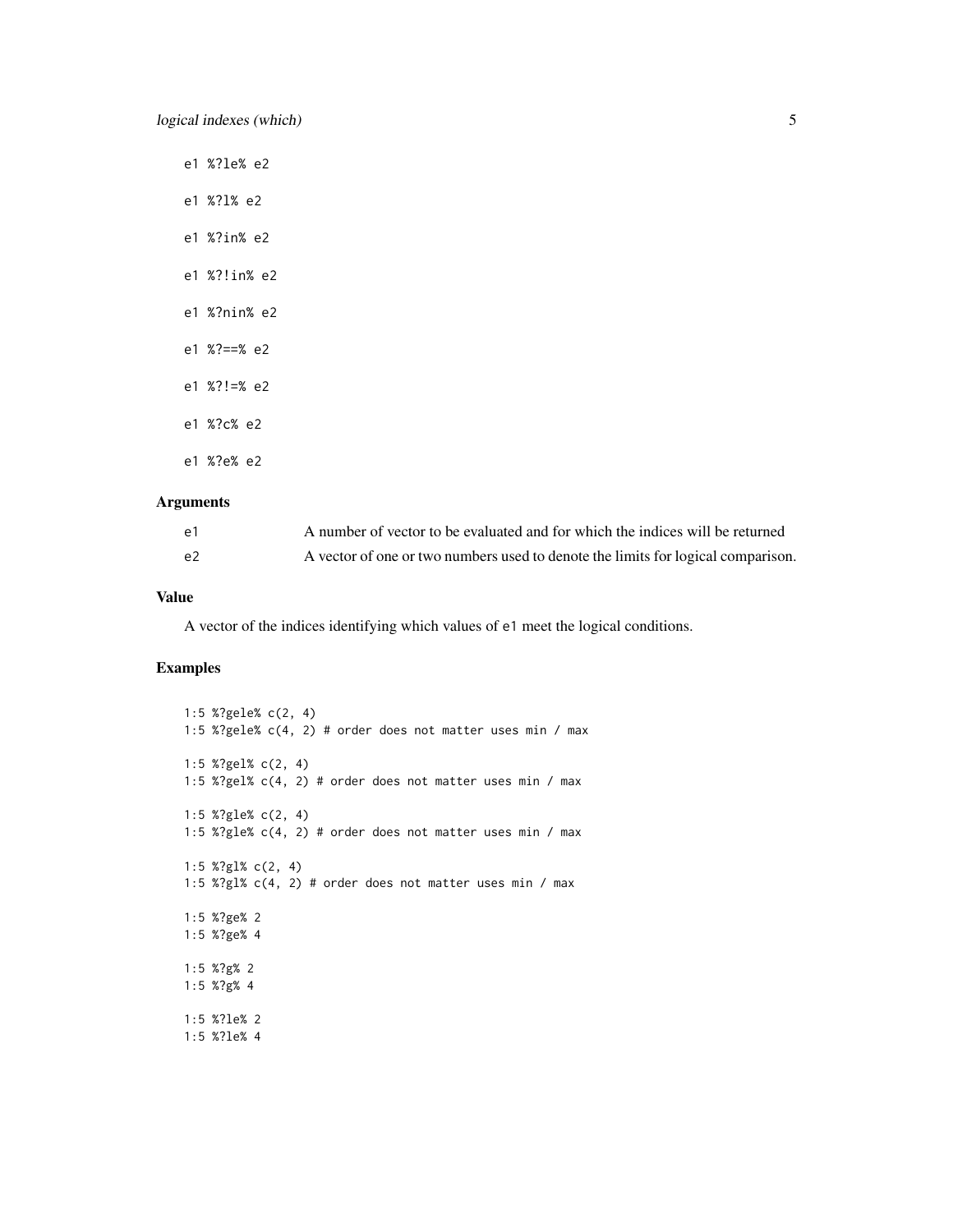# **6** logicals **6** logicals **6** logicals **6** logicals **6** logicals **6** logicals **6** logicals **6** logicals **6** logicals **6** logicals **6** logicals **6** logicals **6** logicals **6** logicals **6** logicals **6** logicals **6** logicals

```
1:5 %?l% 2
1:5 %?l% 4
1:5 %?in% c(2, 99)
c("jack", "jill", "john", "jane") %?in% c("jill", "jane", "bill")
1:5 %?!in% c(2, 99)
c("jack", "jill", "john", "jane") %?!in% c("jill", "jane", "bill")
1:5 %?nin% c(2, 99)
c("jack", "jill", "john", "jane") %snin% c("jill", "jane", "bill")
11:15 %?==% c(11, 1, 13, 15, 15)
11:15 %?!=% c(11, 1, 13, 15, 15)
## define a variable
sample_data <- c(1, 3, 9, 5, NA, -9)
## suppose that we expect that values should fall in [1, 10]
## unless they are special character, -9 used for unknown / refused
sample_data %?c% "( >= 1 & <= 10 ) | == -9"
## we might expect some missing values and be OK as long as
## above conditions are met or values are missing
sample_data %?c% "( >= 1 & <= 10 ) | == -9 | is.na"
## equally we might be expecting NO missing values
## and want missing values to come up as FALSE
sample_data %?c% "(( >= 1 & <= 10 ) | == -9) & !is.na"
## clean up
rm(sample_data)
## define a variable
sample_data <- c(1, 3, 9, 5, -9)
sample_data %?e% "(-8, 1] | [2, 9)"
## clean up
rm(sample_data)
```
logicals *Several logical range comparison helpers*

# Description

Several logical range comparison helpers

# Usage

e1 %gele% e2

<span id="page-5-0"></span>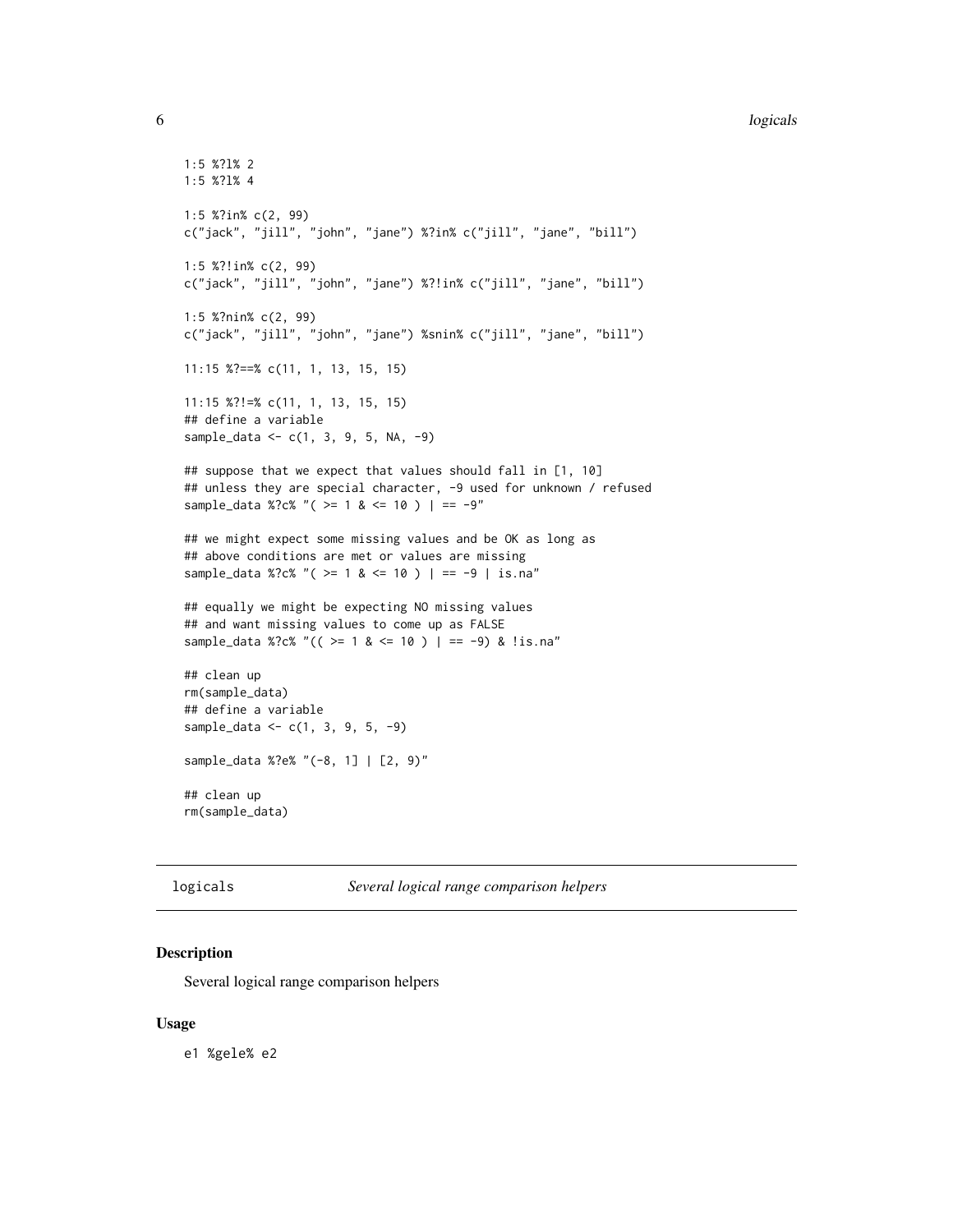# logicals **2006 logicals** 7

e1 %gel% e2

e1 %gle% e2

- e1 %gl% e2
- e1 %g% e2
- e1 %ge% e2
- e1 %l% e2
- e1 %le% e2
- e1 %!in% e2
- e1 %nin% e2

e1 %flipIn% e2

# Arguments

| e1 | A number of vector to be evaluated                                               |
|----|----------------------------------------------------------------------------------|
| e2 | A vector of one or two numbers used to denote the limits for logical comparison. |

# Value

A logical vector of the same length as e1.

```
1:5 %gele% c(2, 4)
1:5 %gele% c(4, 2) # order does not matter uses min / max
1:5 %gel% c(2, 4)
1:5 %gel% c(4, 2) # order does not matter uses min / max
1:5 %gle% c(2, 4)
1:5 %gle% c(4, 2) # order does not matter uses min / max
1:5 %gl% c(2, 4)
1:5 %gl% c(4, 2) # order does not matter uses min / max
1:5 %g% c(2)
1:5 %ge% c(2)
1:5 %l% c(2)
```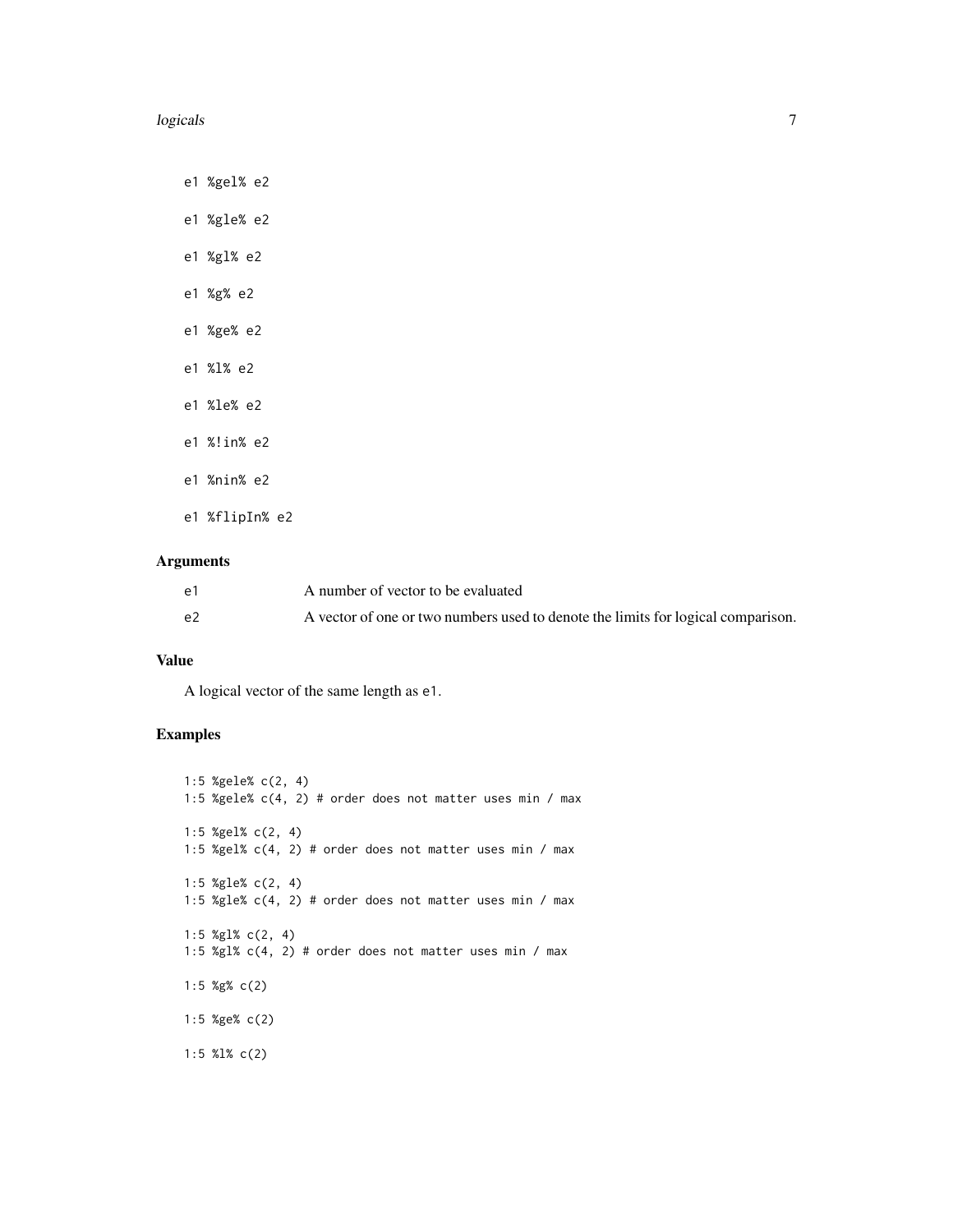```
1:5 %le% c(2)
1:5 %!in% c(2, 99)
c("jack", "jill", "john", "jane") %!in% c("jill", "jane", "bill")
```
subsetting *Several ways to subset based on logical range comparison helpers*

# Description

Several ways to subset based on logical range comparison helpers

# Usage

- e1 %sgele% e2
- e1 %sgel% e2
- e1 %sgle% e2
- e1 %sgl% e2
- e1 %sge% e2
- e1 %sg% e2
- e1 %sle% e2
- e1 %sl% e2
- e1 %sin% e2
- e1 %s!in% e2
- e1 %snin% e2
- e1 %s==% e2
- e1 %s!=% e2
- e1 %sc% e2
- e1 %se% e2

# Arguments

| e1 | A number of vector to be evaluated and subset                                    |
|----|----------------------------------------------------------------------------------|
| e2 | A vector of one or two numbers used to denote the limits for logical comparison. |

<span id="page-7-0"></span>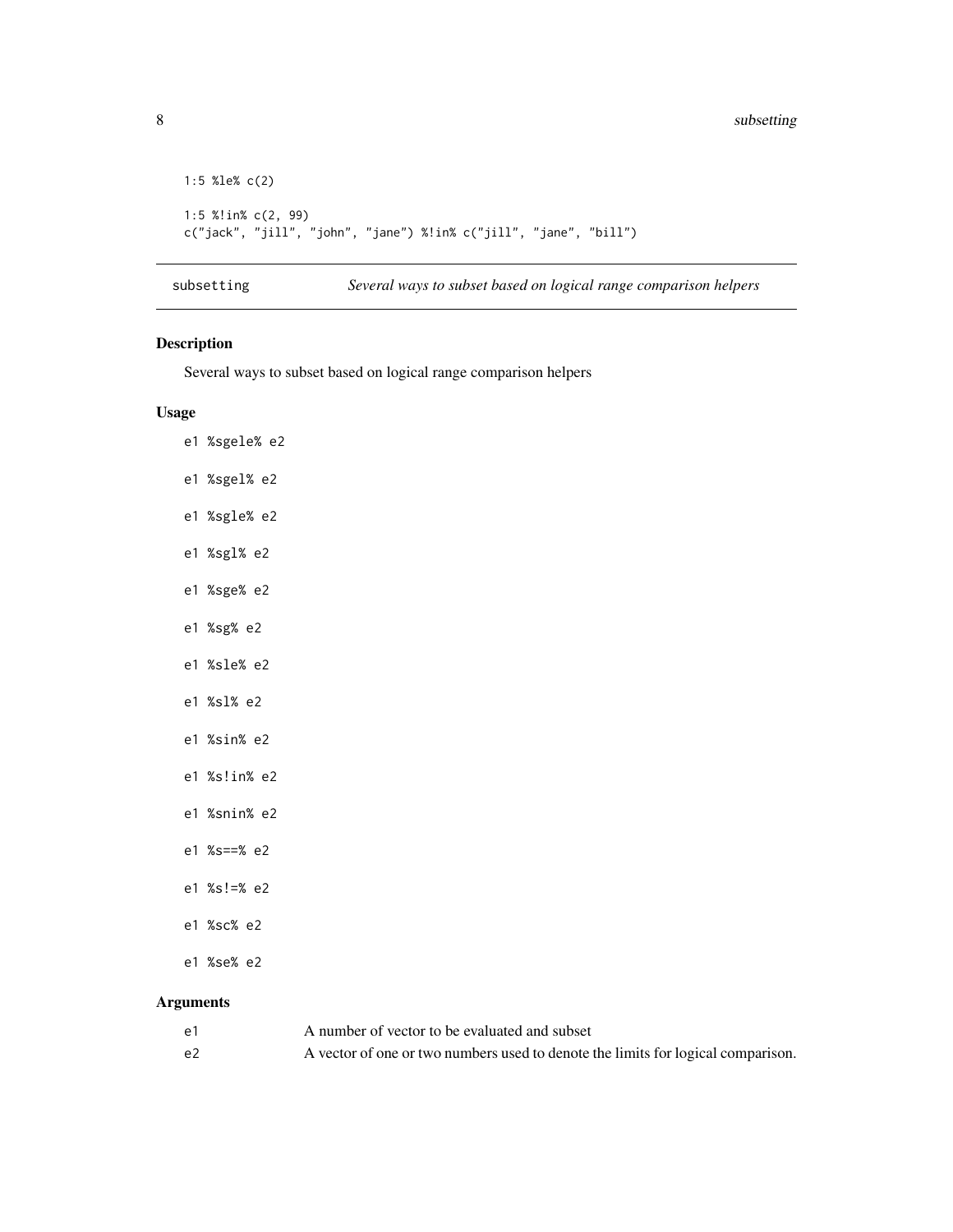# subsetting the contract of the contract of the contract of the contract of the contract of the contract of the contract of the contract of the contract of the contract of the contract of the contract of the contract of the

# Value

A subset of e1 that meets the logical conditions.

```
1:5 %sgele% c(2, 4)
1:5 %sgele% c(4, 2) # order does not matter uses min / max
1:5 %sgel% c(2, 4)
1:5 %sgel% c(4, 2) # order does not matter uses min / max
1:5 %sgle% c(2, 4)
1:5 %sgle% c(4, 2) # order does not matter uses min / max
1:5 %sgl% c(2, 4)
1:5 %sgl% c(4, 2) # order does not matter uses min / max
1:5 %sge% 2
1:5 %sge% 4
1:5 %sg% 2
1:5 %sg% 4
1:5 %sle% 2
1:5 %sle% 4
1:5 %sl% 2
1:5 %sl% 4
1:5 %sin% c(2, 99)
c("jack", "jill", "john", "jane") %sin% c("jill", "jane", "bill")
1:5 %s!in% c(2, 99)
c("jack", "jill", "john", "jane") %s!in% c("jill", "jane", "bill")
1:5 %s==% 1:5
1:5 %s==% c(1:4, 1)
1:5 %s!=% 1:5
1:5 %s!=% c(1:4, 1)
## define a variable
sample_data <- c(1, 3, 9, 5, NA, -9)
## suppose that we expect that values should fall in [1, 10]
## unless they are special character, -9 used for unknown / refused
sample_data %sc% "( > = 1 & <= 10 ) | == -9"
## we might expect some missing values and be OK as long as
## above conditions are met or values are missing
sample_data %sc% "( >= 1 & <= 10 ) | == -9 | is.na"
```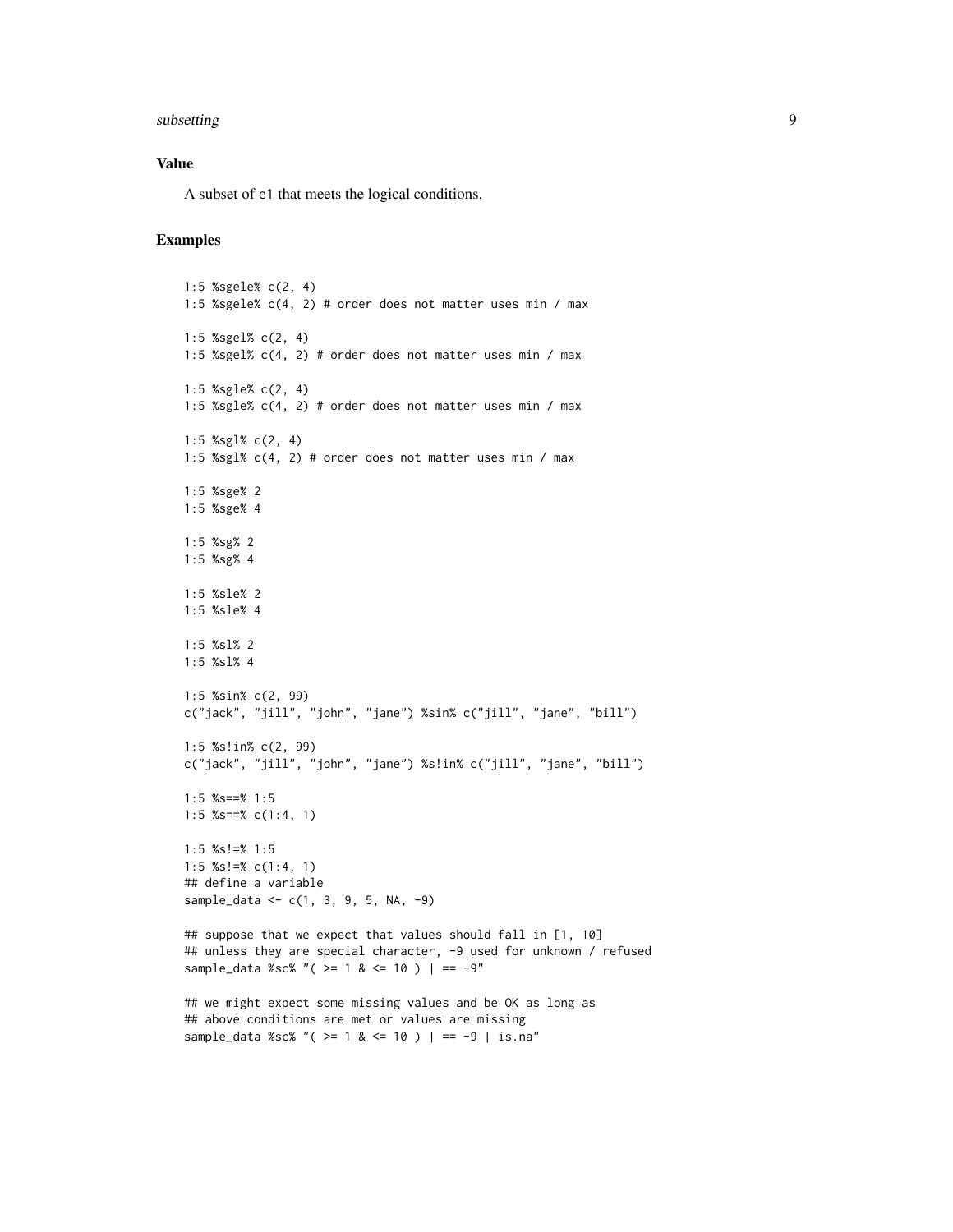```
## equally we might be expecting NO missing values
## and want missing values to come up as FALSE
sample_data %sc% "(( >= 1 & <= 10 ) | == -9) & !is.na"
## clean up
rm(sample_data)
## define a variable
sample_data <- c(1, 3, 9, 5, -9)
sample_data %se% "(-8, 1] | [2, 9)"
## clean up
rm(sample_data)
```
%c% *Chain Operator*

### Description

This operator allows operators on the right hand side to be chained together. The intended use case is when you have a single object on which you want to perform several operations. For example, testing whether a variable is between 1 and 5 or equals special number 9, which might be used to indicate that someone responded to a question (i.e., its not missing per se) but that they preferred not to answer or did not know the answer.

# Usage

e1 %c% e2

# Arguments

| e1 | The values to be operated on, on the left hand side                                                                                                                                                                                                                                                                                       |
|----|-------------------------------------------------------------------------------------------------------------------------------------------------------------------------------------------------------------------------------------------------------------------------------------------------------------------------------------------|
| e2 | A character string (it MUST be quoted) containing all the operators and their val-<br>ues to apply to 'e1'. Note that in this character string, operators can be chained<br>together using either '' or ' $\&$ '. Parentheses are also supported and work as<br>expected. See examples for more information on how this function is used. |

# Details

' 'is.na', '!is.na', 'is.nan', and '!is.nan'. These do not need any values supplied but they work as expected to add those logical assessments into the chain of operators.

# Value

a logical vector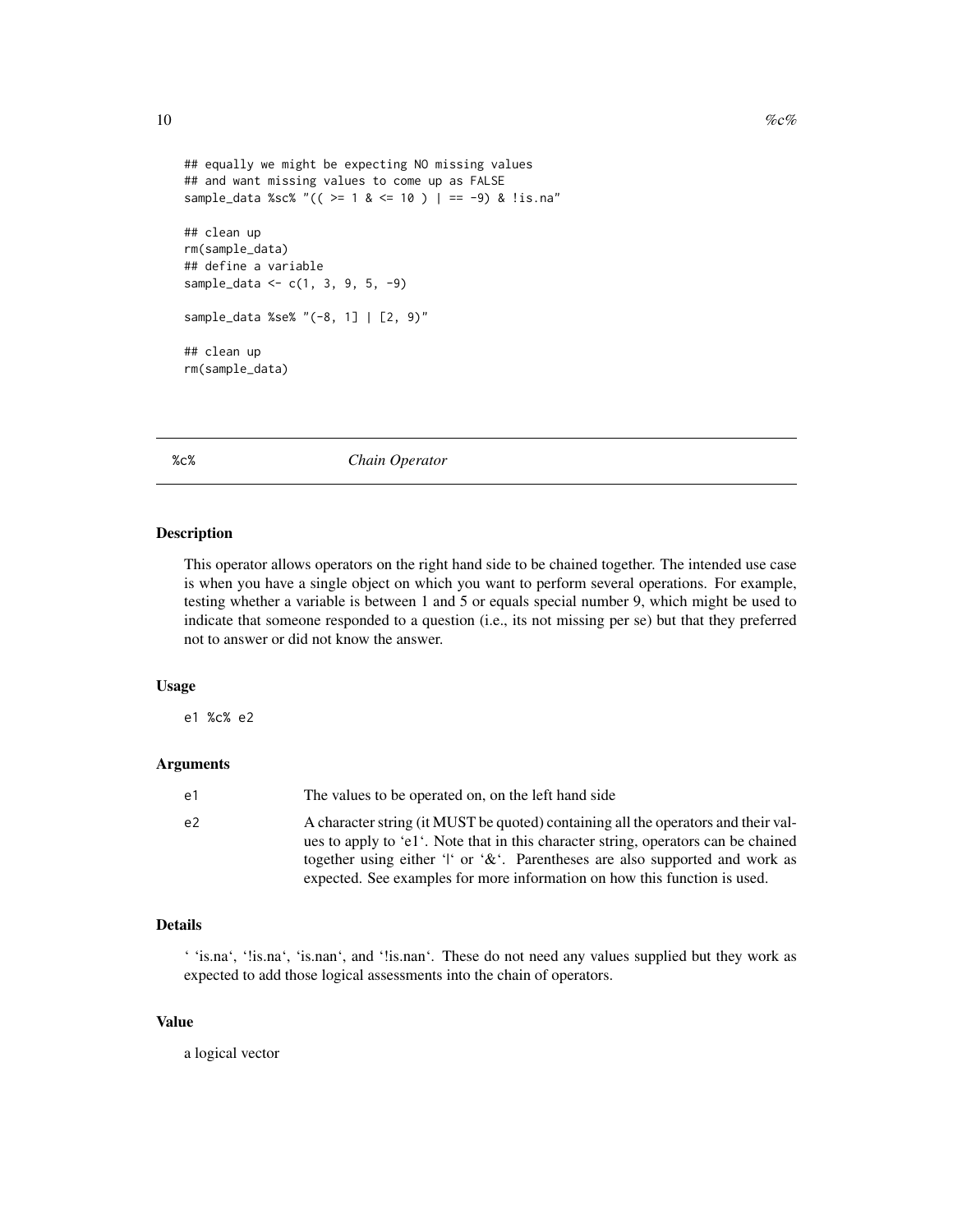# <span id="page-10-0"></span> $\%e\%$  11

# Examples

```
## define a variable
sample_data <- c(1, 3, 9, 5, NA, -9)
## suppose that we expect that values should fall in [1, 10]
## unless they are special character, -9 used for unknown / refused
sample_data %c% "( >= 1 & <= 10 ) | == -9"
## we might expect some missing values and be OK as long as
## above conditions are met or values are missing
sample_data %c% "( >= 1 & <= 10 ) | == -9 | is.na"
## equally we might be expecting NO missing values
## and want missing values to come up as FALSE
sample_data %c% "(( >= 1 & <= 10 ) | == -9) & !is.na"
c(1, 3, 9, 5, NA, -9) %c% "is.na & (( >= 1 & <= 10 ) | == -9)"
## clean up
rm(sample_data)
```
%e% *Element In Set Operator*

# Description

This operator allows use of set notation style definitions

# Usage

e1 %e% e2

# Arguments

| e1 | The values to be operated on, on the left hand side                                                                                                        |
|----|------------------------------------------------------------------------------------------------------------------------------------------------------------|
| e2 | A character string containing set notation style defined ranges on the real number<br>line. Separate sets with the " $\&$ " or " " operator for AND or OR. |

# Value

a logical vector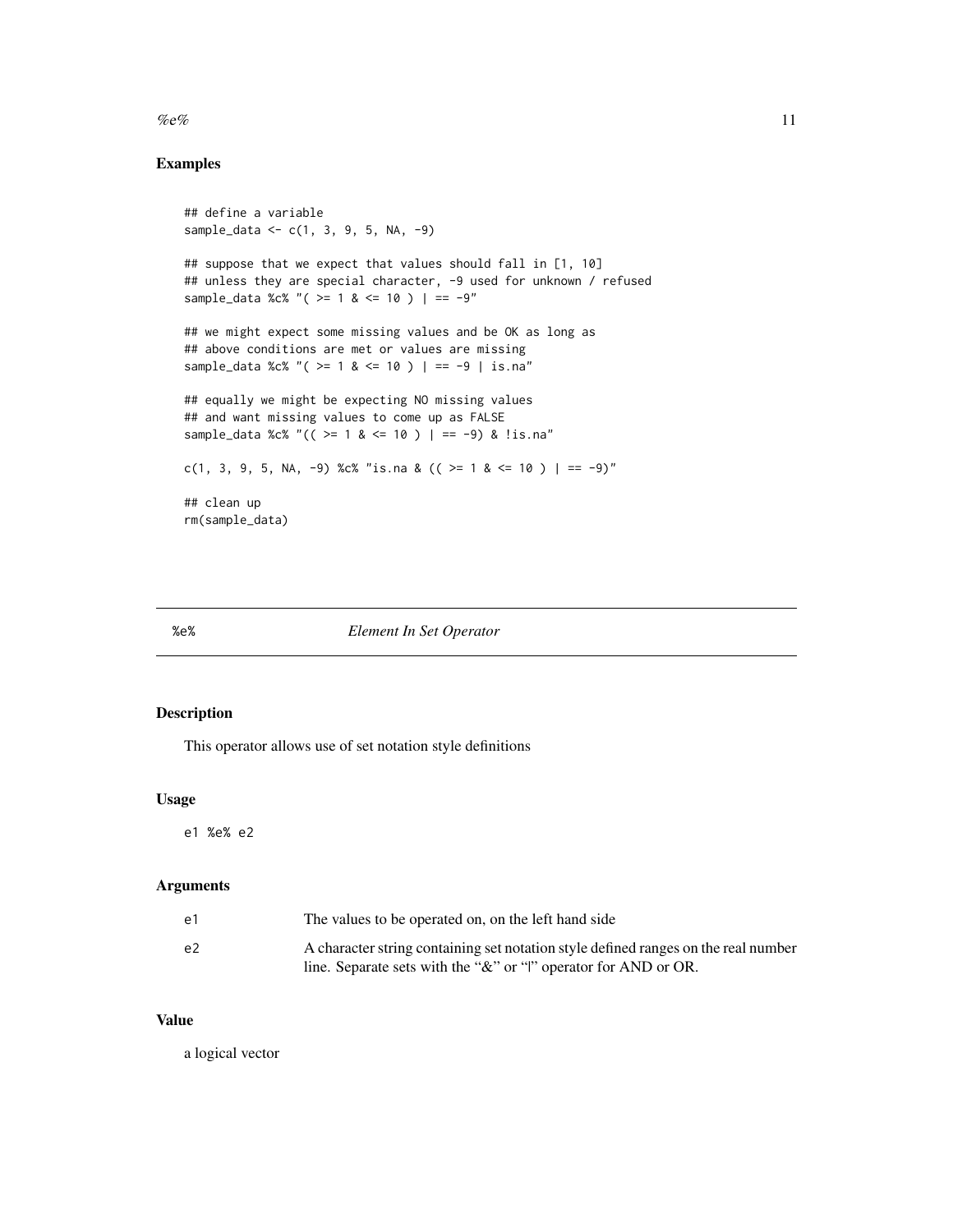```
c(-1, 0, 1, 9, 10, 16, 17, 20) %e% "(-Inf, 0) | [1, 9) | [10, 16] | (17, Inf]"
table(mtcars$mpg %e% "(0, 15.5) | [22.8, 40)")
table(mtcars$mpg %e% "(0, 15) | [16, 18] | [30, 50)")
c(-1, 0, 1) %e% "(-Inf, Inf) & [0, 0] | [1, 1]"
z <- max(mtcars$mpg)
table(mtcars$mpg %e% "(-Inf, z)")
## clean up
rm(z)
```